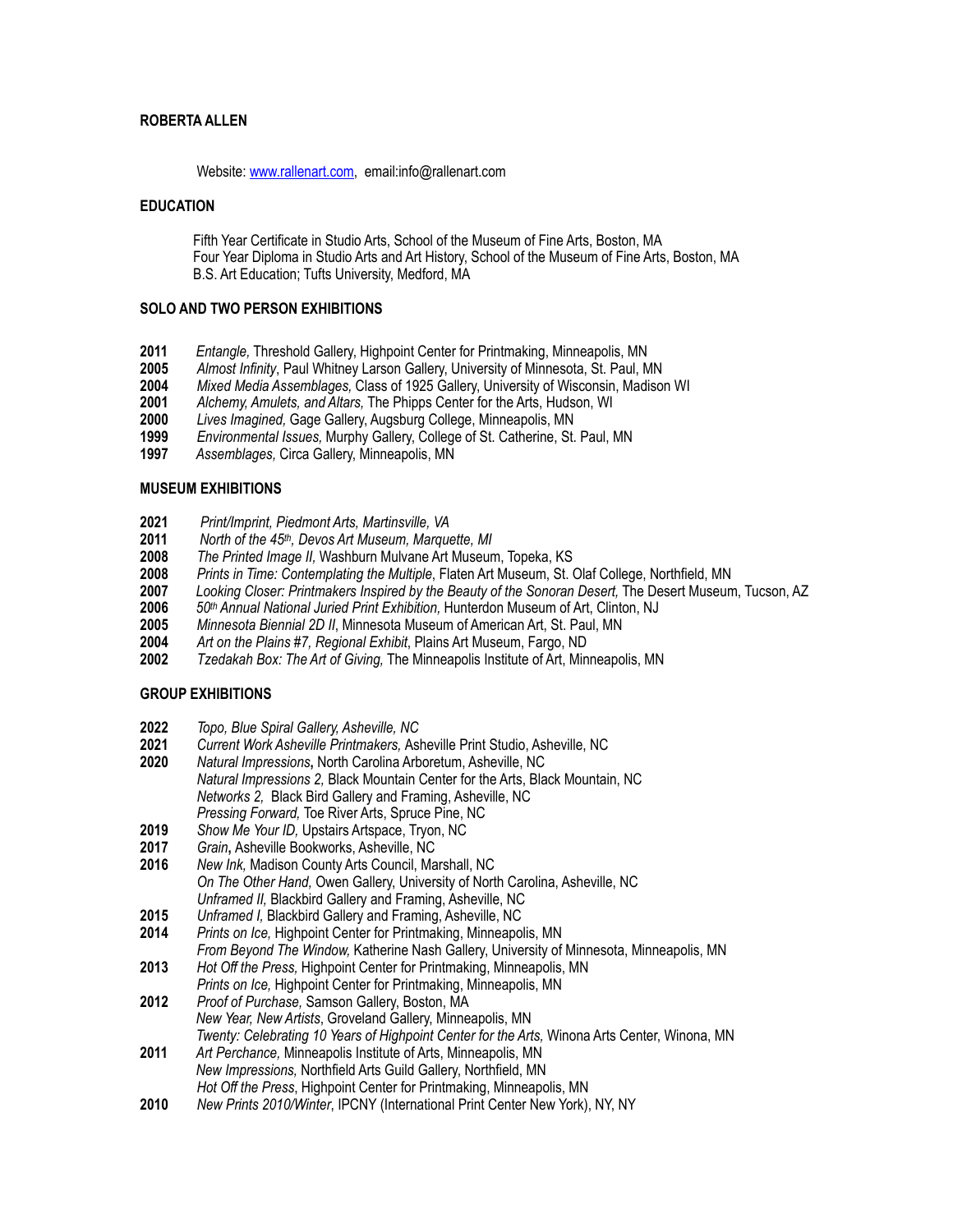|      | Philagrafika 2010, University of Pennsylvania, Philadelphia, PA<br>National Printmaking and Photography Exhibition 2010, Artspace, Richmond, VA |
|------|-------------------------------------------------------------------------------------------------------------------------------------------------|
|      | Select Impressions, Highpoint Center for Printmaking, Minneapolis, MN                                                                           |
|      | Stop the Presses, University of St. Thomas, St. Paul, Minnesota                                                                                 |
|      | Prints in 3-D, Minnesota Center for Book Arts, Minneapolis, MN                                                                                  |
| 2009 | Print America 2009, Silvermine Guild Arts Center, New Canaan, CT                                                                                |
|      | Winter Invitational Exhibit, Anderson Center, Red Wing, MN                                                                                      |
|      | Prints on Ice, Highpoint Center for Printmaking, Minneapolis, MN                                                                                |
| 2008 | Highwater Mark: Highpoint Center Artists Exhibit, Winona Art Center, Winona, MN                                                                 |
|      | Collage, University of Wisconsin, Lacrosse, WI                                                                                                  |
|      | Prints on Ice, Highpoint Center for Printmaking, Minneapolis, MN                                                                                |
| 2007 | Proof of Purchase Exhibit, RHYS Gallery, Boston, MA                                                                                             |
|      | Summer Invitational Exhibit, Anderson Center, Red Wing, MN                                                                                      |
|      | Hot Off the Press, Highpoint Center for Printmaking, Minneapolis, MN                                                                            |
| 2006 | Highpoint: Five Years of Printmaking, The Minneapolis Foundation, Minneapolis, MN                                                               |
|      | The Transferred Image, National Printmaking Exhibit, Zhou B. Center, Collective 33 Gallery, Chicago, IL                                         |
|      | The Printed Image: The First Biennial Midwestern Graphics Exhibit Alice C. Sabatini Gallery, Topeka, KS                                         |
|      | Impressit: National Printmakers Exhibit, Minnetonka Center for the Arts, Minnetonka, MN                                                         |
|      | Prints on Ice, Highpoint Center for Printmaking, Minneapolis, MN                                                                                |
| 2005 | Hot off the Press, Highpoint Center for Printmaking, Minneapolis, MN                                                                            |
| 2004 | Thirteen Printmakers Invitational, Ripple River Gallery, Deerwood, MN                                                                           |
|      | Midwest Print and Drawing Exhibit, Minnetonka Center for the Arts, Minnetonka, MN                                                               |
|      | Group Exhibit, Highpoint Center for Printmaking, Minneapolis, MN                                                                                |
| 2003 | Midwest Biennial Exhibit, Minnetonka Center for the Arts, Minnetonka, MN                                                                        |
|      | Group Exhibit, Highpoint Center for Printmaking, Minneapolis, MN                                                                                |
| 2002 | Visual Arts Fellowship Recipient in Sculpture, The Minnesota State Arts Board, St. Paul, MN                                                     |
| 2001 | 150 Year Anniversary Alumni Exhibit, Aidekman Art Center, Tufts University, Medford, MA                                                         |
|      | A Question of Faith, UNI Gallery of Art, University of Northern Iowa, Cedar Falls, IA                                                           |
|      | Space Available, Katherine E. Nash Gallery, University of Minnesota, Minneapolis, MN                                                            |
| 2000 | Foot in the Door, The Minneapolis Institute of Art, Minneapolis, MN                                                                             |
|      | Mixed Media Assemblages, The Phipps Center for the Arts, Hudson, WI                                                                             |
| 1999 | Tenth Anniversary Show, Circa Gallery, Minneapolis, MN                                                                                          |
| 1997 | Artful Living, Katherine E. Nash Gallery, University of Minnesota, Minneapolis, MN                                                              |

**1996** *Circa Gallery Artists,* Humanities Fine Arts Center, University of Minnesota, Morris, MN *Women's Art Registry of Minnesota,* Minneapolis College of Art and Design, Minneapolis, MN

# **GRANTS & HONORS**

- **2019** *Curator for Point of View***,** Artists Curate Artists Exhibition Program, Asheville Area Arts Council
- **2016** Penland School of Crafts, Penland, NC,*Winter Residency*
- **2012** Fine Arts Exhibition, Minnesota State Fair, *First Prize for Printmaking*
- **2009** Vermont Studio Center Fellowship and Residency<br>**2008** Fine Arts Exhibition. Minnesota State Fair. First Pri
- **2008** Fine Arts Exhibition, Minnesota State Fair, *First Prize for Printmaking*
- **2006** Macalester College, St. Paul, MN *Visiting Artist*
- St. Olaf College, Northfield, MN *Visiting Artist*
- **2005** Fine Arts Department of the Minnesota State Fair, *Honorable Mention Printmaking Category*
- **2002** The Minnesota State Arts Board, St. Paul, MN *Artist Assistance Visual Art Fellowship in Sculpture*
- **2001** Minneapolis College of Art and Design, Minneapolis, MN *Mentor for M.F.A. Candidates*
- **1994** Museum of Fine Arts Boston, Boston, MA *Selected Medici Society Artist*
- **1984** South Shore Community Arts Center, Cohasset, MA *Awarded First Prize Painting Category*
- **1980** Massachusetts Council for the Arts, Boston, MA *Finalist in Drawing Category*

# **PUBLICATIONS**

- **2016** The Laurel Of Asheville, Asheville, NC
- **2011** Minneapolis Star Tribune, Minneapolis, MN Review by Mary Abbe, December, 16, 2011, pg. 16
- **2004** The Capital Times Wisconsin State Journal, Review by Jacob Stockinger, July 1, 2004, pg. 22